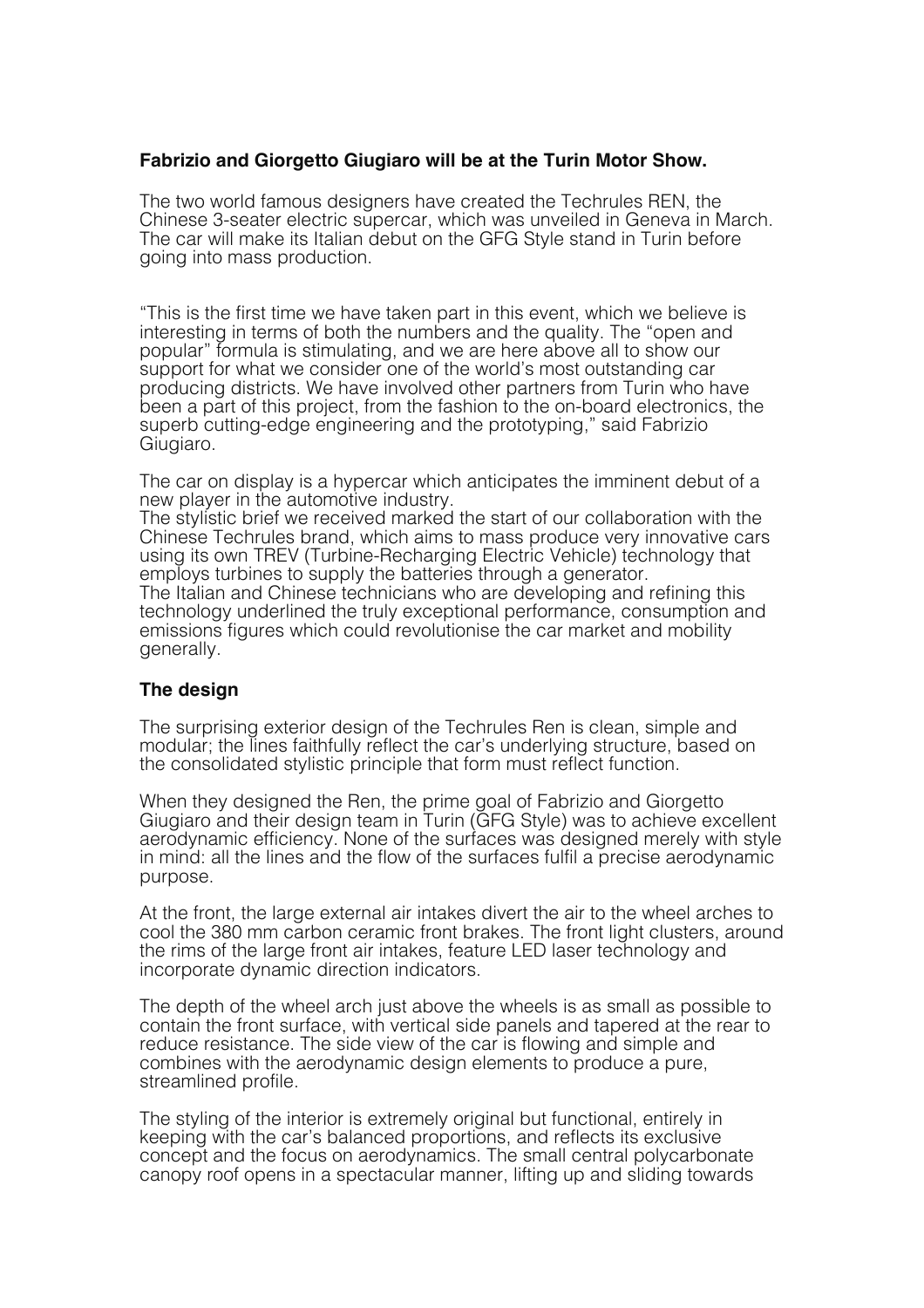the rear, stopping behind the occupants.

The only decoration on the outside of the bodywork is a small cavity on each wing with the badge; but these too have a function of their own and a triple purpose. These sculpted units house the cameras that replace the rear-view mirrors, the loudspeakers that allow occupants to talk to people outside the car and the Ren emblem. Other important styling elements include the elegant multi-spoke 22-inch wheel rims whose design recalls the turbines of a jet engine, continuing the aeronautical theme.

The decisive and original exterior lines are completed by the transparent central section set between two opaque bodywork shells. This solution reveals the advanced technology and top quality components at the heart of the car, elements that were designed and developed by L.M. Gianetti, an international specialist in racing and sports cars. The underlying carbon fibre chassis, clearly visible under the solid polycarbonate shell, creates the impression of a dark central line.

At the rear, the spectacular turbines – one or two depending on the specific version – also emerge clearly from under the polycarbonate covering, as well as the protective cell, which emphasises the car's robust, safe nature. Even further to the rear, the 60-litre luggage compartment is visible, surrounded by the structure of the racing suspension with its various components, true jewels of engineering.

The third brake light seems to float above the rear part of the central canopy and it can be seen through the rear wings.

The rear end of the bodywork incorporates active rear spoilers that can deploy together or independently of each other to enhance the high-speed stability and the downforce, depending on the circumstances. These spoilers, borrowed from the racing world, are deployed at high speed by independent hydraulic actuators. A dedicated electronic control unit assesses various values – such as speed, acceleration, steering lock and braking force – to calculate the assistance demanded of the spoilers to optimise the car's performance. When they are retracted, only the very light shut lines hint at the presence of these aerodynamic elements.

The turbine exhaust issues from large futuristic rear apertures, featuring LED lights that create a vivid star effect when they are lit. The rear lights and the original direction indicators remain hidden until they are lit, and they then surround the rear exhausts with an extraordinary stylistic effect that no other supercar can boast. There is also a fog light typical of a racing car at the centre of the rear panel, together with a third rear-view camera.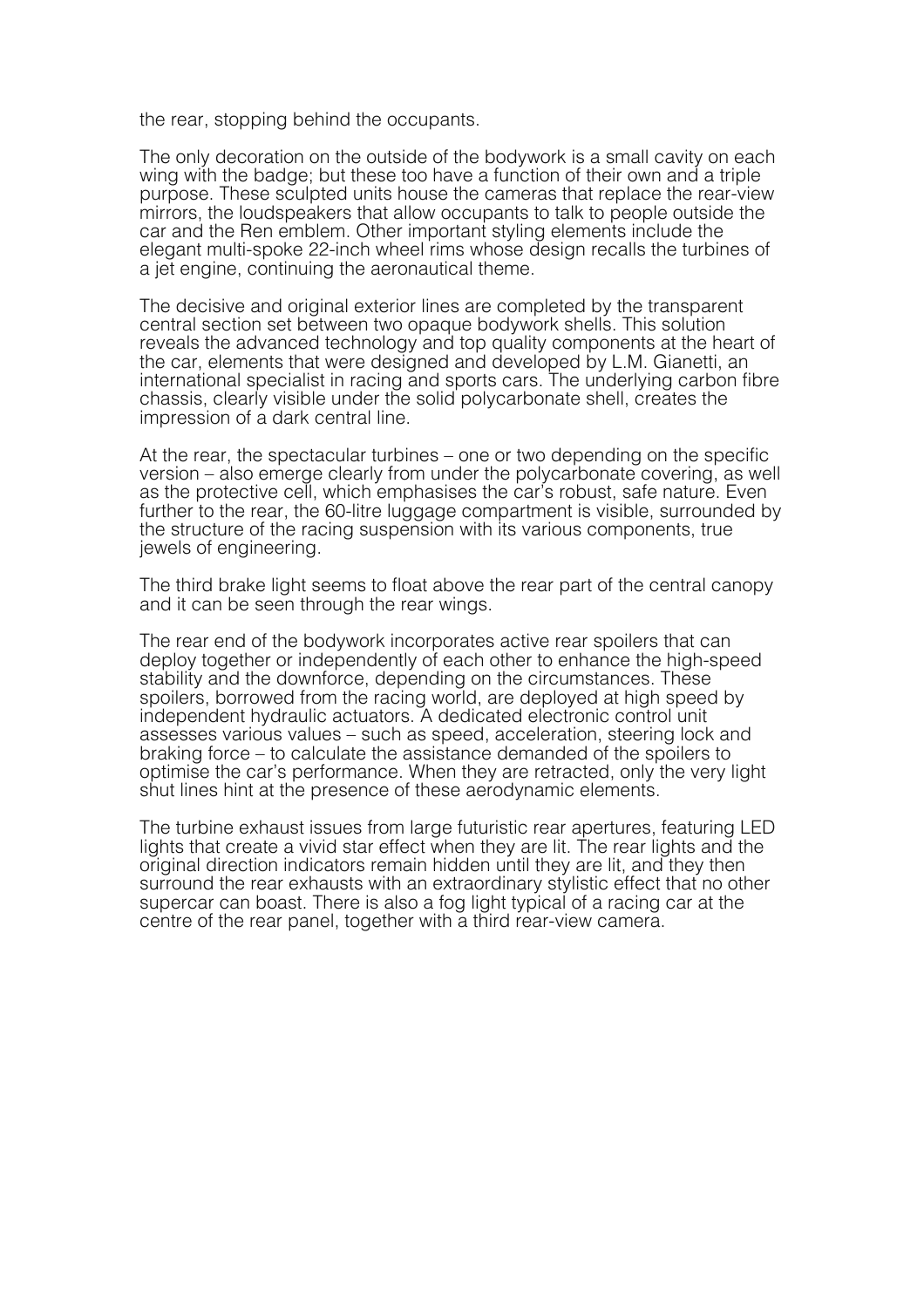### **The Techrules Ren in detail**

The top-of-the-range version of the Ren is powered by a 25 kWh battery and delivers a maximum of 960 kW (1305 bhp), with a range of 1,170 km on a full tank of 80 litres of diesel fuel (NEDC cycle). The very light chassis was designed and built by L.M. Gianetti, an international designer based in Turin, who specialises in sports and racing cars.

The modular layout, designed to enhance performance, allows the car to be configured with one, two or three polycarbonate cockpits depending on the driver's needs. When it is configured for three occupants, the two passengers sit comfortable on either side of the driver in a very sporty position. They have folding monitoring screens in front of them, and a communication system with loudspeakers and microphones built into each head restraint.

The Ren also stands out for its refined, exclusive interior, furnished with the best materials on the market today to create a luxury finish. The driver's wraparound cockpit and the passenger pod spaces are upholstered entirely in Italian leather and Alcantara for an even more enveloping sensation.

The exclusiveness is evident even in the unusual decision to upholster the seats with an extremely fine denim produced by PT (Pantaloni Torino), an international designer clothing company. The particular weave of the fabric was designed specially to offer the occupants the right feeling of support and to prevent occupants from sliding forwards when cornering or braking.

Production of the Ren is expected to start in 2018 but orders are already open. A limited number of track racing versions will be produced in Italy with the outstanding craftsmanship of L.M. Gianetti.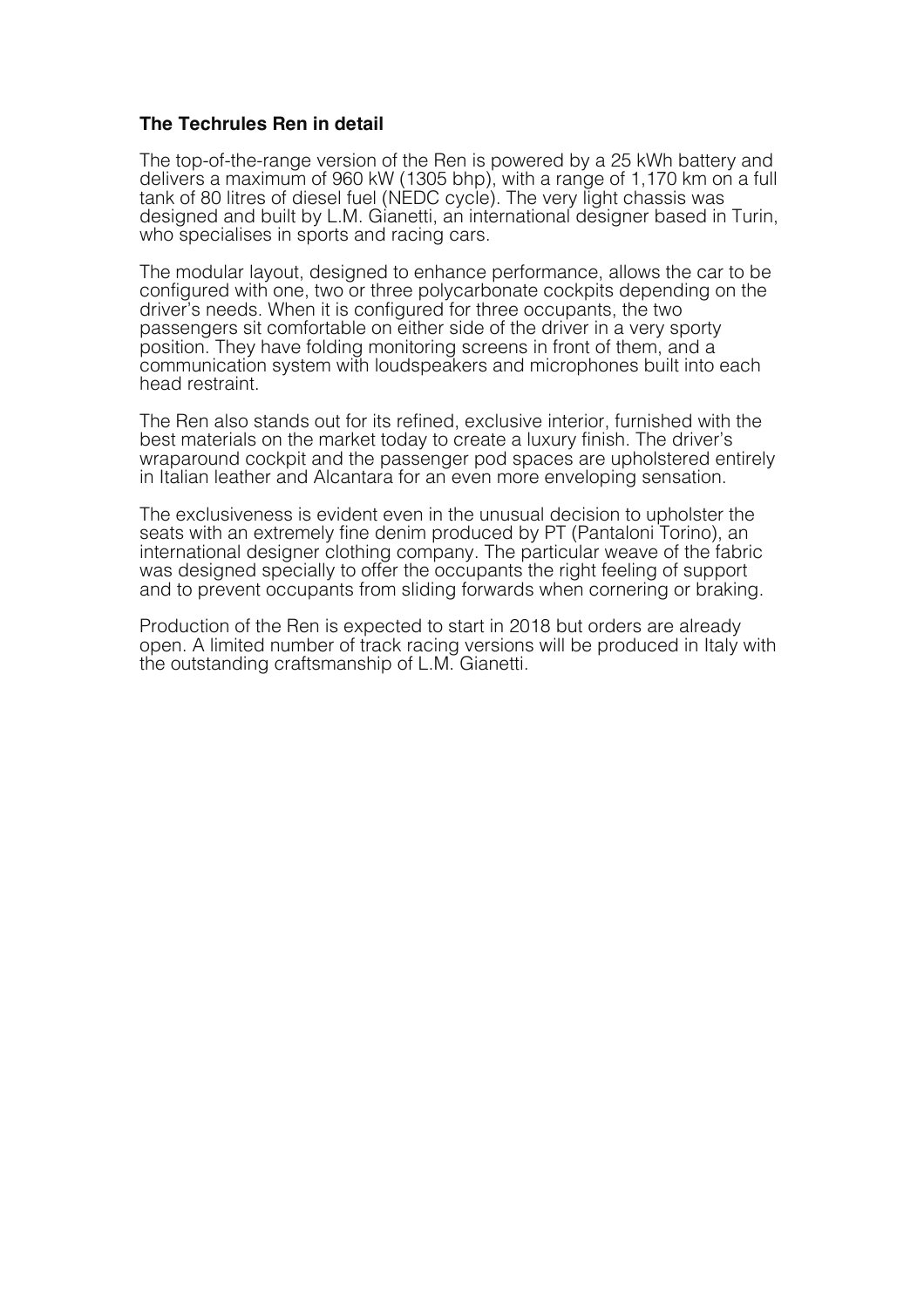## **GFG STYLE IN BRIEF**

GFG Style was created in 2015 out of the many years of experience in the field of car styling of its founders Giorgetto and Fabrizio Giugiaro. Giorgetto is one of the world's most important and best known designers of cars, and not only cars, in the world, with over 50 years of activity behind him.

Fabrizio, who has been an architect and designer for more than 30 years, creates car design, industrial design, plans and projects for interior and

They have been responsible for designing over 300 standard car models and more than 200 research prototypes. We can calculate that over 60 million standard production models have been created by their pencils for the world's most important car makers.

GFG Progetti has two premises in Moncalieri (Turin): its headquarters and an operational building.

The staff comprises designers, engineers, model makers and interior

The company can also draw on partnerships with the most important and most reliable suppliers to the motor industry in the Turin area.

In a short space of time it has become an attractive benchmark for worldwide. car design, collaborating with several Asian and European car makers. GFG's mission is to offer a wide range of specific services for the

development of new vehicles and products. From styling to feasibility, model making and prototype development.

## **TECHRULES IN BRIEF**

Techrules is a new automotive research and development company based in Beijing. The corporate purpose is to develop powertrain technologies that will make future generations of vehicles more efficient, friendlier to the environment, more user-friendly and able to offer the motorist a more enjoyable experience in the car. Techrules is a subsidiary of Txr-S, a research and development company as well as an investment company, which coordinates a number of affiliated companies developing new materials, structural elements, electromagnetic engineering, powertrain systems, bioenergy and aerospace.